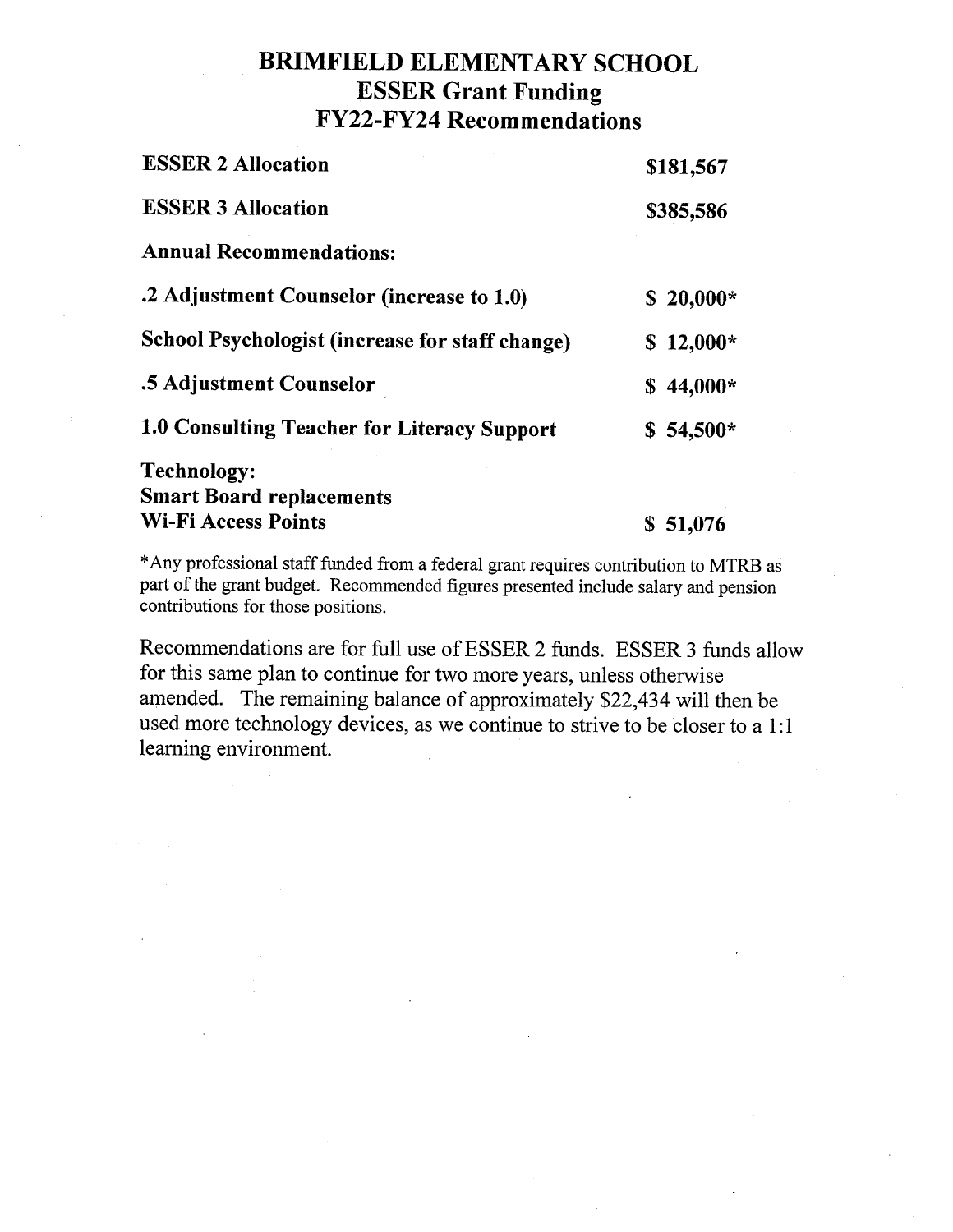| <b>Brimfield</b> |                                                                                                                                                                                                                                                                                                                                                                                                                                                                                                                                                                                                                                                                                                                                                                                                                                                                                                                                                                                                                                                                                                                                                                                                                            |                                                                                                                                       |  |                                                                               |
|------------------|----------------------------------------------------------------------------------------------------------------------------------------------------------------------------------------------------------------------------------------------------------------------------------------------------------------------------------------------------------------------------------------------------------------------------------------------------------------------------------------------------------------------------------------------------------------------------------------------------------------------------------------------------------------------------------------------------------------------------------------------------------------------------------------------------------------------------------------------------------------------------------------------------------------------------------------------------------------------------------------------------------------------------------------------------------------------------------------------------------------------------------------------------------------------------------------------------------------------------|---------------------------------------------------------------------------------------------------------------------------------------|--|-------------------------------------------------------------------------------|
|                  | <b>Plans for the Use of ESSER III Funds:</b>                                                                                                                                                                                                                                                                                                                                                                                                                                                                                                                                                                                                                                                                                                                                                                                                                                                                                                                                                                                                                                                                                                                                                                               |                                                                                                                                       |  |                                                                               |
|                  | The United States Department of Education (USED) is requiring two plans from all recipients of ESSER III funds:                                                                                                                                                                                                                                                                                                                                                                                                                                                                                                                                                                                                                                                                                                                                                                                                                                                                                                                                                                                                                                                                                                            |                                                                                                                                       |  |                                                                               |
|                  | 1) A plan for the safe return to in-person instruction and continuity of services<br>The requirement for this plan is likely met by your District Reopening Plan submitted to DESE in August of 2020, along with any<br>subsequent amendments (see Tab 3 Assurances). It will need to be revisited and revised as necessary every 6 months, including<br>soliciting stakeholder input and considering changes to CDC guidance.<br>2) A plan for the Use of ESSER III Funds, based on broad stakeholder input, and addressing the following:<br>• The district's prevention and mitigation strategies, including extent district has adopted CDC recommendations (Step 4.4)<br>• How the district will use its 20% reservation of ESSER III funds to address loss of instructional time with evidence-<br>based interventions (Step 4.2 and Tab 6, Budget)<br>• How the district will spend the remainder of its ESSER III funds for allowable expenditures (Tab 5) and budget (Tab 6)<br>• How the use of ESSER III funds will respond to the academic, social, emotional and mental health needs of all students,<br>especially those disproportionately impacted by the COVID-19 pandemic (Tab 4.2, Tab 4.3), including: |                                                                                                                                       |  |                                                                               |
|                  | • students from low-income families<br>• students of color<br>• English learners<br>• students with disabilities<br>• students experiencing homelessness<br>• students in foster care<br>• migratory students<br>· students who are incarcerated<br>• other underserved students<br>This application, when fully and thoughtfully completed, along with your District Reopening<br>Plans, will constitute the plans required by USED. These plans must be published on your website and must be accessible to<br>families in a language they understand, either translated in writing or orally, as well as in an accessible format for those with disabilities.<br>You should expect that DESE will be collecting data and other information from you as a result of implementation of<br>your plans for and use of ESSER funds.                                                                                                                                                                                                                                                                                                                                                                                          |                                                                                                                                       |  |                                                                               |
| Step 4.1         | ESSER III regulations require that the stakeholder groups below be meaningfully<br>consulted as part of the planning process for use of ESSER III funds. Which of the<br>following groups have you consulted with? (check all that apply)                                                                                                                                                                                                                                                                                                                                                                                                                                                                                                                                                                                                                                                                                                                                                                                                                                                                                                                                                                                  | If you have not yet consulted with this group in planning for use of ESSER III<br>funds, when and how do you plan to get their input? |  | TIP: The cells in the right column<br>will be red until you either 1) check   |
|                  | <b>Students</b>                                                                                                                                                                                                                                                                                                                                                                                                                                                                                                                                                                                                                                                                                                                                                                                                                                                                                                                                                                                                                                                                                                                                                                                                            |                                                                                                                                       |  | the box next to the stakeholder in the                                        |
|                  | Families                                                                                                                                                                                                                                                                                                                                                                                                                                                                                                                                                                                                                                                                                                                                                                                                                                                                                                                                                                                                                                                                                                                                                                                                                   |                                                                                                                                       |  | left-hand column or 2) write your plan<br>to consult the stakeholder group in |
|                  | School and District administrators, including special education administrators                                                                                                                                                                                                                                                                                                                                                                                                                                                                                                                                                                                                                                                                                                                                                                                                                                                                                                                                                                                                                                                                                                                                             |                                                                                                                                       |  | the left-hand column.                                                         |
|                  | School leaders                                                                                                                                                                                                                                                                                                                                                                                                                                                                                                                                                                                                                                                                                                                                                                                                                                                                                                                                                                                                                                                                                                                                                                                                             |                                                                                                                                       |  |                                                                               |

Teachers Other educators School staff

Unions representing educators and school staff

Civil rights organizations (including disability rights organizations)\* Stakeholders representing the interests of children with disabilities, English learners, children experiencing homelessness, children in foster care, migratory students, children

who are incarcerated, and other underserved students.\*

\*To the extent present in or served by the district

Tribes<sup>\*</sup> Not applicable not a set of the set of the set of the set of the set of the set of the set of the set of the set of the set of the set of the set of the set of the set of the set of the set of the set of the set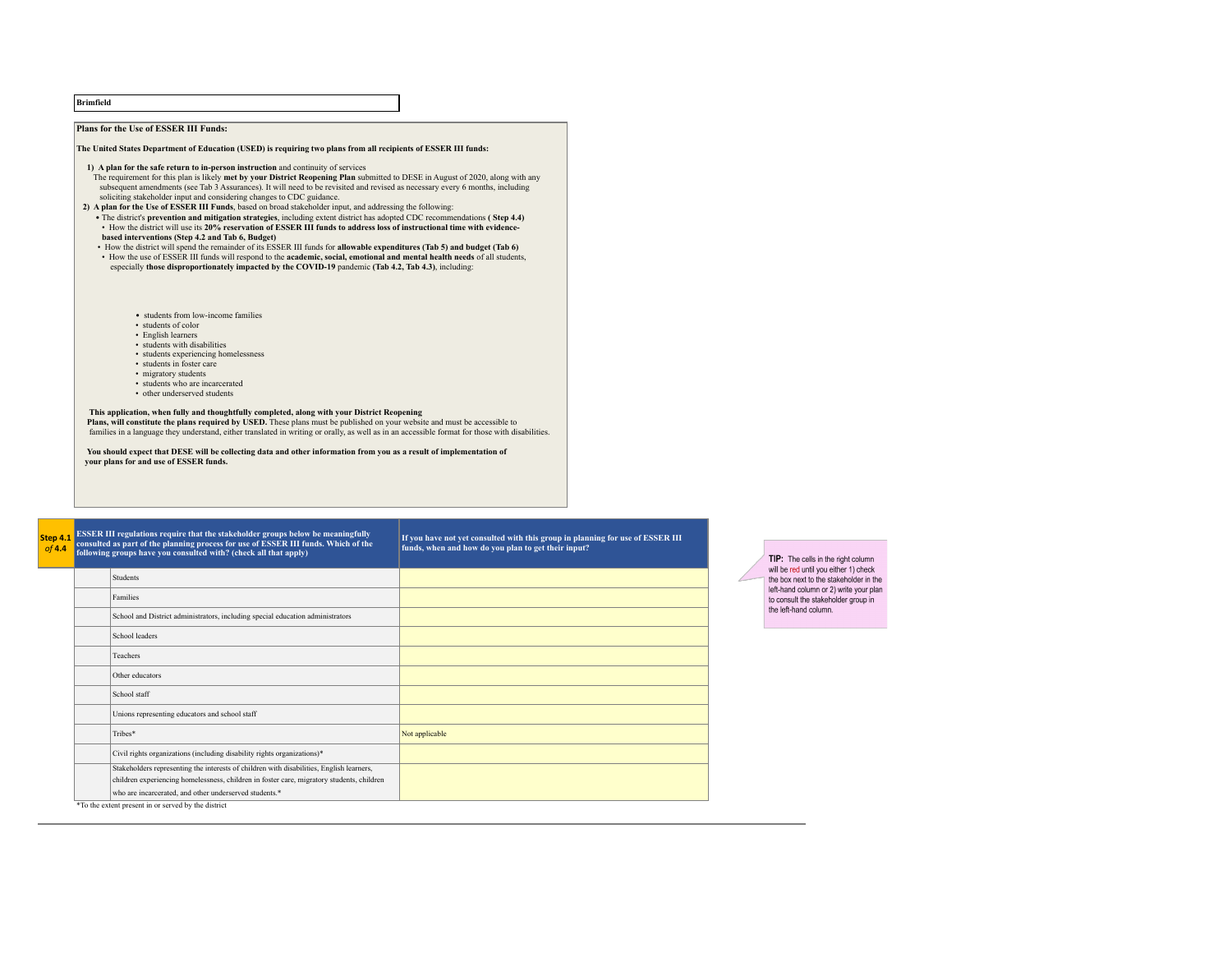**Step 4.2** *of* **4.4 Evidence-Based Strategies, Interventions, and Supports:**<br>Describe how ESSER III funds, including the required 20% reservation, will be used to respond to students' social, emotional, and academic needs through *evidence-b* 

| <b>Enhanced Core Instruction</b>                                                                                                                                                                                   | Our district is using<br><b>ESSER III funds for</b><br>this strategy | This strategy will address<br>pandemic-related learning<br>loss/disproportionate<br>impact | What data will you use to measure progress?   | Does this strategy/intervention address the disproportionate impact of COVID-19 on underserved student subgroups (each major<br>racial and ethnic group, students from low-income families, students with disabilities, English learners, gender, migrant students,<br>students experiencing homelessness and students in foster care)? If yes, please explain which group(s) are being served, what impact<br>is being addressed, and how this strategy/intervention will provide support.  |
|--------------------------------------------------------------------------------------------------------------------------------------------------------------------------------------------------------------------|----------------------------------------------------------------------|--------------------------------------------------------------------------------------------|-----------------------------------------------|----------------------------------------------------------------------------------------------------------------------------------------------------------------------------------------------------------------------------------------------------------------------------------------------------------------------------------------------------------------------------------------------------------------------------------------------------------------------------------------------|
| Expanding access to full-day, high-quality prekindergarten                                                                                                                                                         | Select                                                               | Select                                                                                     |                                               |                                                                                                                                                                                                                                                                                                                                                                                                                                                                                              |
| Purchasing and/or expanding use of high-quality, aligned instructional materials (any content<br>area) and associated professional development                                                                     | Select                                                               | Select                                                                                     |                                               |                                                                                                                                                                                                                                                                                                                                                                                                                                                                                              |
| Professional development for teachers and administrators re: culturally responsive teaching                                                                                                                        | Select                                                               | Select                                                                                     |                                               |                                                                                                                                                                                                                                                                                                                                                                                                                                                                                              |
| Screening assessments and associated professional development (e.g., early literacy screening)                                                                                                                     | Select                                                               | Select                                                                                     |                                               |                                                                                                                                                                                                                                                                                                                                                                                                                                                                                              |
| Expanding access to career-technical education (including "After Dark" district/vocational<br>partnerships), innovation pathways, and advanced placement courses (including fee subsidies<br>and teacher training) | Select                                                               | Select                                                                                     |                                               |                                                                                                                                                                                                                                                                                                                                                                                                                                                                                              |
| Extending the school day/year and prioritizing student access to additional time by student<br>need                                                                                                                | Select                                                               | Select                                                                                     |                                               |                                                                                                                                                                                                                                                                                                                                                                                                                                                                                              |
| Tutoring programs and support, including early literacy tutoring (including training<br>paraprofessionals) and peer tutoring programs.                                                                             | Select                                                               | Select                                                                                     |                                               |                                                                                                                                                                                                                                                                                                                                                                                                                                                                                              |
| Developing or strengthening data cycles to facilitate and inform student learning and<br>associated professional development and support personnel                                                                 | Select                                                               | Select                                                                                     |                                               |                                                                                                                                                                                                                                                                                                                                                                                                                                                                                              |
| Early college programs, particularly those focused on students underrepresented in higher<br>education                                                                                                             | Select                                                               | Select                                                                                     |                                               |                                                                                                                                                                                                                                                                                                                                                                                                                                                                                              |
| <b>Targeted Student Supports</b>                                                                                                                                                                                   | Our district is using<br><b>ESSER III funds for:</b>                 | This strategy will address<br>pandemic-related learning<br>loss/disproportionate<br>impact | What data will you use to measure progress?   | Does this strategy/intervention address the disproportionate impact of COVID-19 on underserved student subgroups (each major racial and ethnic group, students from low-income families, students with disabilities, English l<br>students experiencing homelessness and students in foster care)? If yes, please explain which group(s) are being served, what impact<br>is being addressed, and how this strategy/intervention will provide support.                                       |
| Developing or expanding high quality co-teaching and inclusion models for students with<br>disabilities and associated professional development                                                                    | Yes                                                                  | Yes                                                                                        | STAR data and tier II/III intervention groups | Yes, struggling readers and literacy intervention groups will be addressed with the use of a co-teacher model in eleme                                                                                                                                                                                                                                                                                                                                                                       |
| Acceleration academies (during school year vacations) and summer learning opportunities for<br>individualized instruction and enrichment                                                                           | Select                                                               | Select                                                                                     |                                               |                                                                                                                                                                                                                                                                                                                                                                                                                                                                                              |
| Language support programs, including dual language and heritage language programs<br>(students learning in-home/native language) and associated professional development                                           | Select                                                               | Select                                                                                     |                                               |                                                                                                                                                                                                                                                                                                                                                                                                                                                                                              |
| Community-based afterschool programs for parents, including citizenship and ESL classes                                                                                                                            | Select                                                               | Select                                                                                     |                                               |                                                                                                                                                                                                                                                                                                                                                                                                                                                                                              |
| Dropout prevention and recovery programs                                                                                                                                                                           | Select                                                               | Select                                                                                     |                                               |                                                                                                                                                                                                                                                                                                                                                                                                                                                                                              |
| <b>Talent Development and Staffing</b>                                                                                                                                                                             | Our district is using<br><b>ESSER III funds for:</b>                 | This strategy will address<br>pandemic-related learning<br>loss/disproportionate<br>impact | What data will you use to measure progress?   | Does this strategy/intervention address the disproportionate impact of COVID-19 on underserved student subgroups (each major<br>racial and ethnic group, students from low-income families, students with disabilities, English learners, gender, migrant students,<br>students experiencing homelessness and students in foster care) ? If yes, please explain which group(s) are being served, what impact<br>is being addressed, and how this strategy/intervention will provide support. |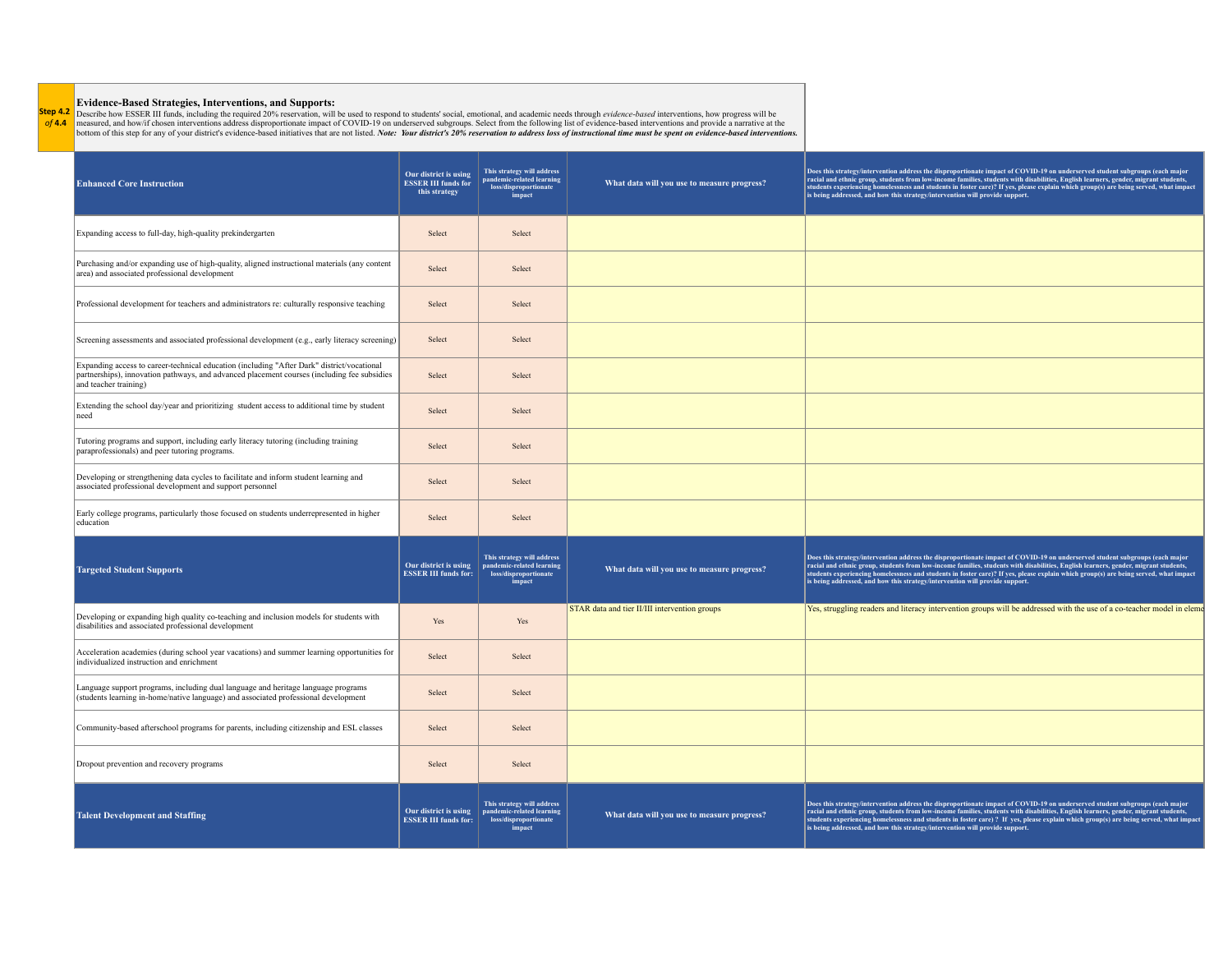| Academic support staff, including academic coaches, interventionists, student teaching<br>residency programs, paraprofessionals                                           | Yes                                                  | Yes                                                                                                      | STAR data and tier II/III intervention groups | Yes, struggling readers and literacy intervention groups will be addressed with the use of a co-teacher model in eleme                                                                                                                                                                                                                                                                                                                                                                      |
|---------------------------------------------------------------------------------------------------------------------------------------------------------------------------|------------------------------------------------------|----------------------------------------------------------------------------------------------------------|-----------------------------------------------|---------------------------------------------------------------------------------------------------------------------------------------------------------------------------------------------------------------------------------------------------------------------------------------------------------------------------------------------------------------------------------------------------------------------------------------------------------------------------------------------|
| Diversifying the educator workforce through recruitment and retention strategies                                                                                          | Select                                               | Select                                                                                                   |                                               |                                                                                                                                                                                                                                                                                                                                                                                                                                                                                             |
| Strategies to staff hard-to-staff schools and positions with high-performing educators                                                                                    | Select                                               | Select                                                                                                   |                                               |                                                                                                                                                                                                                                                                                                                                                                                                                                                                                             |
| Increasing staff and opportunities for arts, enrichment, world languages, athletics, and elective<br>courses                                                              | Select                                               | Select                                                                                                   |                                               |                                                                                                                                                                                                                                                                                                                                                                                                                                                                                             |
| Increasing high-quality common planning time for teachers and academic support staff                                                                                      | Select                                               | Select                                                                                                   |                                               |                                                                                                                                                                                                                                                                                                                                                                                                                                                                                             |
| Developing leadership pipeline programs for schools                                                                                                                       | Select                                               | Select                                                                                                   |                                               |                                                                                                                                                                                                                                                                                                                                                                                                                                                                                             |
| Labor-management partnerships to improve student performance                                                                                                              | Select                                               | Select                                                                                                   |                                               |                                                                                                                                                                                                                                                                                                                                                                                                                                                                                             |
| <b>Conditions for Student Success - Social/Emotional and Mental Health Supports</b>                                                                                       | Our district is using<br><b>ESSER III funds for:</b> | This strategy will address<br>pandemic-related learning<br>loss/disproportionate<br>impact               | What data will you use to measure progress?   | Does this strategy/intervention address the disproportionate impact of COVID-19 on underserved student subgroups (each major<br>racial and ethnic group, students from low-income families, students with disabilities, English learners, gender, migrant students,<br>students experiencing homelessness and students in foster care)? If yes, please explain which group(s) are being served, what impact<br>is being addressed, and how this strategy/intervention will provide support. |
| Increasing personnel and services to support holistic student needs, including school guidance<br>and adjustment counselors, nurses, psychologists, and/or social workers | Yes                                                  | Yes                                                                                                      | SST referral process and attendance records   | Yes, students and families will be given ongoing post pandemic support and service                                                                                                                                                                                                                                                                                                                                                                                                          |
| Building/strengthening partnerships with community-based organizations to increase<br>student/family access to services for mental/physical health and well-being         | Select                                               | Select                                                                                                   |                                               |                                                                                                                                                                                                                                                                                                                                                                                                                                                                                             |
| Working with community-based organizations that provide enrichment during the school day<br>and/or out of school time                                                     | Select                                               | Select                                                                                                   |                                               |                                                                                                                                                                                                                                                                                                                                                                                                                                                                                             |
| Arranging for wraparound services to be provided at schools                                                                                                               | Select                                               | Select                                                                                                   |                                               |                                                                                                                                                                                                                                                                                                                                                                                                                                                                                             |
| Engaging community partners to build capacity among educators and support personnel to<br>implement equitable and culturally responsive learning environments             | Select                                               | Select                                                                                                   |                                               |                                                                                                                                                                                                                                                                                                                                                                                                                                                                                             |
| Create transitional programs, partnering with community based organizations, for students<br>with mental health or behavioral-related absences returning to school        | Select                                               | Select                                                                                                   |                                               |                                                                                                                                                                                                                                                                                                                                                                                                                                                                                             |
| Parent-teacher home visiting programs to build positive relationships between home and<br>school                                                                          | Select                                               | Select                                                                                                   |                                               |                                                                                                                                                                                                                                                                                                                                                                                                                                                                                             |
| Facilities improvements to create healthy and safe school environments                                                                                                    | Yes                                                  | Select                                                                                                   | School capital plan document                  | No                                                                                                                                                                                                                                                                                                                                                                                                                                                                                          |
| Other Interventions/Strategies/Supports<br>Use this section to describe evidence-based strategies your district will fund with ESSER III<br>that are not listed above     |                                                      | This strategy will address<br>pandemic-related learning<br>$\noindent \underline{loss/disproportionate}$ | What data will you use to measure progress?   | Does this strategy/intervention address the disproportionate impact of COVID-19 on underserved student subgroups (each major racial and ethnic group, students from low-income families, students and ethnic group, students,<br>students experiencing homelessness and students in foster care)? If yes, please explain which group(s) are being served, what impact is being addressed, and how this strategy/intervention will provide support.                                          |
|                                                                                                                                                                           |                                                      | Select                                                                                                   |                                               |                                                                                                                                                                                                                                                                                                                                                                                                                                                                                             |
|                                                                                                                                                                           |                                                      | Select                                                                                                   |                                               |                                                                                                                                                                                                                                                                                                                                                                                                                                                                                             |
|                                                                                                                                                                           |                                                      | Select                                                                                                   |                                               |                                                                                                                                                                                                                                                                                                                                                                                                                                                                                             |
|                                                                                                                                                                           |                                                      | Select                                                                                                   |                                               |                                                                                                                                                                                                                                                                                                                                                                                                                                                                                             |